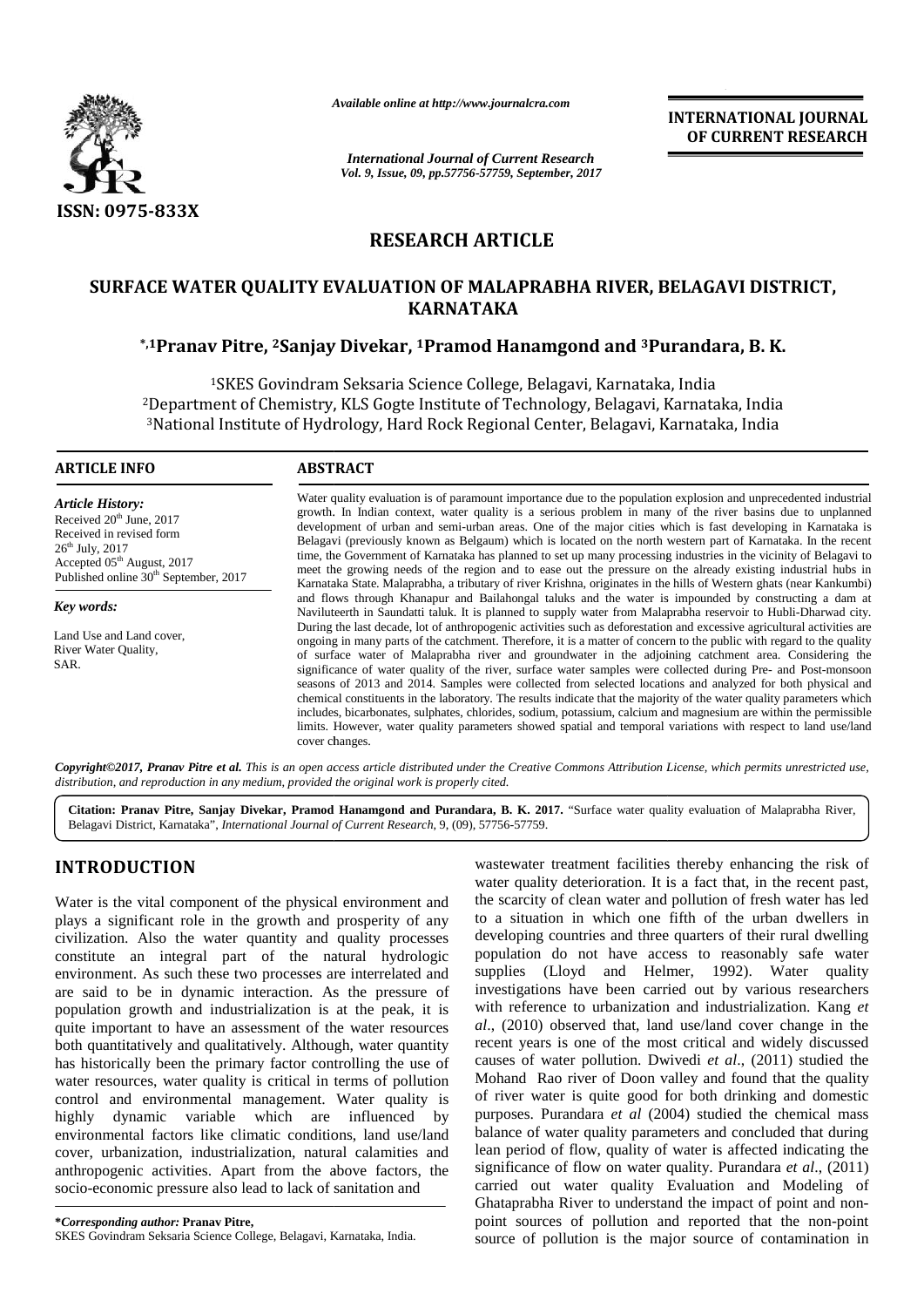Ghataprabha river. The study further showed that although the water quality conditions are highly acceptable all along the river stretch but there is a significant increase in the DO with the increase in river flow. The study shows that water quality in the mining area gets affected due to large quantity of sediment discharge. According to the various study reports, India is facing an acute problem of water quality in many parts of the country. Therefore, it is appropriate to look into the current issues of water quantity and quality on the basis of major river basins and urban belts. In this connection, Malaprabha sub-basin in Belagavi district of Karnataka has been studied for major cations present in the river water. According to the various investigators, it is reported that there dep is a large scale variation of rainfall from the head water catchment to dam site (approximately the rainfall varies<br>between 5000 mm to about 500 mm) and also there is a wide  $\overline{M}$ .<br>variation in land use/land cover all along the study area. This between 5000 mm to about 500 mm) and also there is a wide variation in land use/land cover all along the study area. This kind of situation will result in ecological imbalance in the stream channels thereby reducing the existence of fishes, flora and other fauna. In order to maintain the ecological health of the river basin it is quite essential to assess the existing quality were of water flowing through the river at different stretches so that appropriate methods may be suggested to improve the quality of water. Ghataprabha river. The study further showed that although the<br>water quality conditions are highly acceptable all along the<br>inver stretch but there is a significant increase in the DO with<br>the increase in river flow. The st been studied for major cations present in the river water. B<br>According to the various investigators, it is reported that there de<br>is a large scale variation of rainfall from the head water cl kind of situation will result in ecological imbalance in the stream channels thereby reducing the existence of fishes, flora and other fauna. In order to maintain the ecological health of the river basin it is quite essent

The present investigation showed that there is a further increase in agriculture area and also change in cropping pattern. The catchment area of the Malaprabha dam is about 3000 sq.km with a semi-arid climate in major part of the catchment. The district is underlain by gneisses, schist, limestone, sandstone, basalts, alluvium etc. of Archaean to Recent age. Geologically, Malaprabha catchment is covered by gneisses, schists, quartzite and sandstone. The important soil types found in the study area may be classified into red soils and black soils. Red soils are mainly seen in Khanapur and Saundatti taluks where as black soils are distributed in Bailahongal taluk. These soils vary in depth and texture, depending on the parent rock type, physiographic settings and climatic conditions.

## **MATERIALS AND METHODS**

Six Surface water sampling stations were identified along the stretch of Malaprabha river which extends between Kankumbi in the west to Saundatti in the eastern part. River stretches were divided based on the local factors such as land use/land cover changes, human interference and agriculture impacts. This was done in consultation with National Institute of Hydrology, Belagavi. Water samples were collected during the pre-monsoon and post-monsoon seasons of 2013 and 2014.



A= Kankumbi, B=Habanhatti, C= Jamboti, D = Khanapur, E = Parishwad, F= M K Hubli.

#### **Description of the study area Description**

River Malaprabha originates in the mountains of Sahyadri at an altitude of 792.4 meters in a small village, Kanakumbi which is located at about 16 km west of Jamboti village of <sup>at</sup> Khanapur taluka in Belagavi district, Karnataka, India. River Malaprabha flows a distance of 304 km and joins river Krishna at Kudalasangam (Bagalkot district of Karnataka). Malaprabha Malaprabha flows a distance of 304 km and joins river Krishna<br>at Kudalasangam (Bagalkot district of Karnataka). Malaprabha<br>basin in Belagavi district, Karnataka, is one of the water deficit sub-basins in the Krishna River Basin. Total area of the Malaprabha basin till it joins the main Krishna river is 11549 sq.km. The Malaprabha reservoir was commissioned in 1974 pH is the measure of the intensity of acidity or alkalinity in and has a gross storage capacity of 1070 MCM and a live water. The pH value of the surface water of and has a gross storage capacity of 1070 MCM and a live storage capacity of 830 MCM. The irrigated region in the Malaprabha catchment has increased from 10% in 1970s to 30% of the total cultivable land in 2003 (Statistical Abstract, Government of Karnataka, 2004) and the observations during River Malaprabha originates in the mountains of Sahyadri at<br>an altitude of 792.4 meters in a small village, Kanakumbi<br>which is located at about 16 km west of Jamboti village of<br>Khanapur taluka in Belagavi district, Karnata

Preservation of samples and analysis were carried out as per the standard procedures specified by APHA (2005). The parameters analysed were pH, EC, TDS, various analytical procedures for the purpose of different parameters were adopted to get the satisfactory results.Calcium, magnesium, sodium and potassium are the cations taken for the study.

# **RESULTS**

#### **pH**

pH is the measure of the intensity of acidity or alkalinity in **RESULTS**<br>
pH is the measure of the intensity of acidity or alkalinity in<br>
water. The pH v a l u e of the surface water of<br>
Malaprabha river was found to vary between 5.5 and 6.36 with a mean value of 6.03 in 2013 and in the year 2014, it varied between 4.92 and 5.34 indicating higher acidity of the water during pre-monsoon. The standard deviations were 0.28 and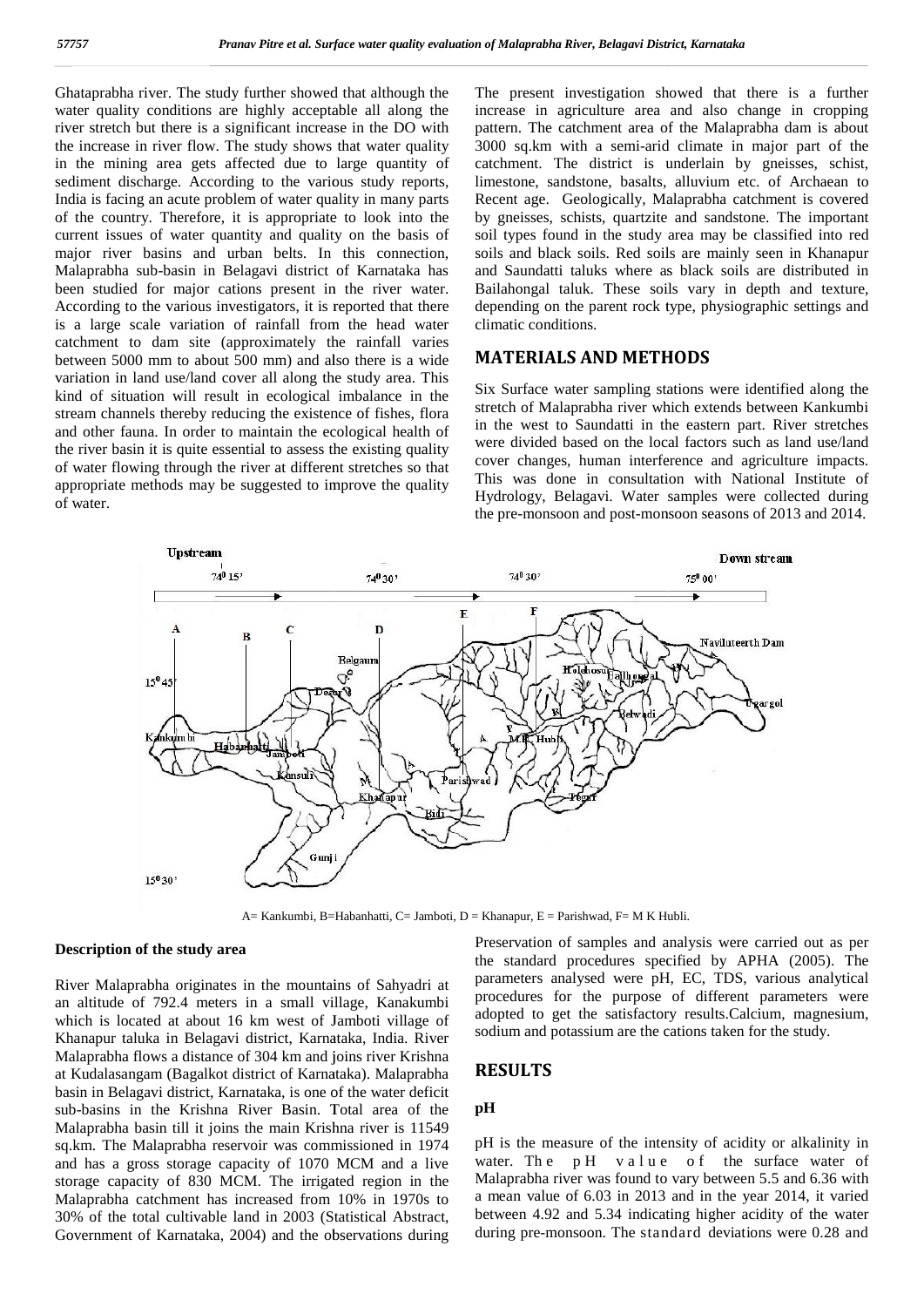0.25 in the year 2013 and 2014 respectively. In the post monsoon 2013, pH value varies from 5.17 to 5.93 with a mean value of 5.62. The standard deviation was 0.26. In the post monsoon 2014, pH value varies between 6.64 to 7.61with a mean value of 7.2. The standard deviation is 0.337.

#### **Electrical Conductivity (EC)**

mean value of 7.2. The standard deviation is 0.337.<br> **Electrical Conductivity (EC)**<br>
Electrical conductivity is one of the primary parameter which<br>
gives an overall assessment of the water quality of a given gives an overall assessment of the water quality of a given environment. In the present investigation, it is observed that EC  $\qquad \qquad \circ \quad \circ \quad$ of surface water during pre-monsoon, 2013 varies between 33.44 and 668.80 (micromhos/cm), with a mean value of 280.06 and standard deviation 304.27. During post-monsoon 2013, also a wide variation in EC values were observed. It varied from 31.16 to 623.20 with a mean value of 260.97 and standard deviation 283.53. Further observations taken during 2014 pre-monsoon and post monsoon showed that the EC 280.06 and standard deviation 304.27. During post-monsoon 2013, also a wide variation in EC values were observed. It varied from 31.16 to 623.20 with a mean value of 260.97 and standard deviation 283.53. Further observati deviation 269.70) and 40.0 to 800.0 (mean 335.0 and standard deviation 363.96).

#### **Total Hardness (TH)**

Total hardness in the study area during pre-monsoon | § Total Hardness (TH)<br>
Total hardness in the study area during pre-monsoon<br>
2013 varies between 16.72 and 56.85 mg/l. The mean TH is 31.49 mg/1 and standard deviation 13.47. During post-monsoon 2013, it varies from 7.30 to 44.97 mg/l. Total hardness in the study area during pre-monsoon<br>
2013 varies between 16.72 and 56.85 mg/l. The mean<br>
TH is 31.49 mg/1 and standard deviation 13.47. During<br>
post-monsoon 2013, it varies from 7.30 to 44.97 mg/l.<br>
The me deviation of 13.10. During pre-monsoon 2014, the variation observed was between 11.00 and 50.39 mg/l with a mean value of 25.79 mg/1 and standard deviation 13.82 mg/1. In the post-monsoon 2014, TH varied between 20.00 and 68.00 mg/l. The mean value is 37.66 with a standard deviation of 16.12.

#### **Calcium and Magnesium**

The Calcium and Magnesium concentration in the study area during pre-monsoon 2013 Ca varies between 5.34 to 16.72 mg/1 and Mg varies between 1.79mg/l to 5.04mg/l. The mean of Ca 11.645 mg/l and Mg is 3.18 mg/l. Standard deviation of Ca is 4.60 and Mg is 1.274. During post monsoon 2013 Ca varies between 5.12 mg/l to 15.58 mg/1 and Mg varies between 1.67mg/l to 3.90mg/l. The mean of Ca 10.41 mg/l and Mg is 2.828 mg/l. Standard deviation of Ca is 4.66 and Mg is 0.87 during post -monsoon 2013. During pre-monsoon 2014 Ca varies between 4.96 to 14.82 mg/1 and Mg varies between 1.59mg/l to 3.81mg/l. The mean of Ca 9.91 mg/l and Mg is 2.70 mg/l. Standard deviation of Ca is 4.41 and Mg is 0.854. During post-monsoon 2014 Ca<br>varies between 7.00 to 20.00 mg/1 and Mg varies between<br>2.70 mg/l to 5.44 mg/l. The mean of Ca 13.933 mg/l and Mg<br>is 4.465 mg/l. Standard deviation of Ca is 5.70 and varies between 7.00 to 20.00 mg/1 and Mg varies between 2.70 mg/l to 5.44 mg/l. The mean of Ca 13.933 mg/l and Mg is 4.465 mg/l. Standard deviation of Ca is 5.70 and Mg is 1.04. The calcium distribution shows a gradual decrease in the concentration of calcium from Kankumbi to Parishwad during pre and post monsoon 2013 and pre monsoon of 2014. However at M K Hubli there is a considerable increase in the concentration of calcium. This is mainly due to the rapid developmental activities taking place at M K Hubli. Calcium concentration increases dominantly at all the sampling stations during post monsoon 2014. Magnesium distribution decreases from Kanakumbi to Habanhatti during pre monsoon and post monsoon season of 2013 and 2014. However, there is an increase in magnesium concentration from Jamboti to M K

Hubli (except at Khanapur in pre-monsoon 2013) during both the seasons of 2013 and 2014.



#### **Sodium**

Sodium is an important parameter which has a direct impact on salinity of drinking water. The present observations of Malaprabha river water indicate that the concentration of sodium is quite low in all the stations. However, there are marginal spatial variations from upstream to downstream. Maximum concentration (13.9 mg/l) was found in Kankumbi whereas minimum was noticed at Jamboti and Parishwad during pre-monsoon 2013. Further, the concentration of sodium remains almost constant during post-monsoon 2013 and pre-monsoon 2014. The concentration of sodium increases dominantly during post-monsoon 2014.